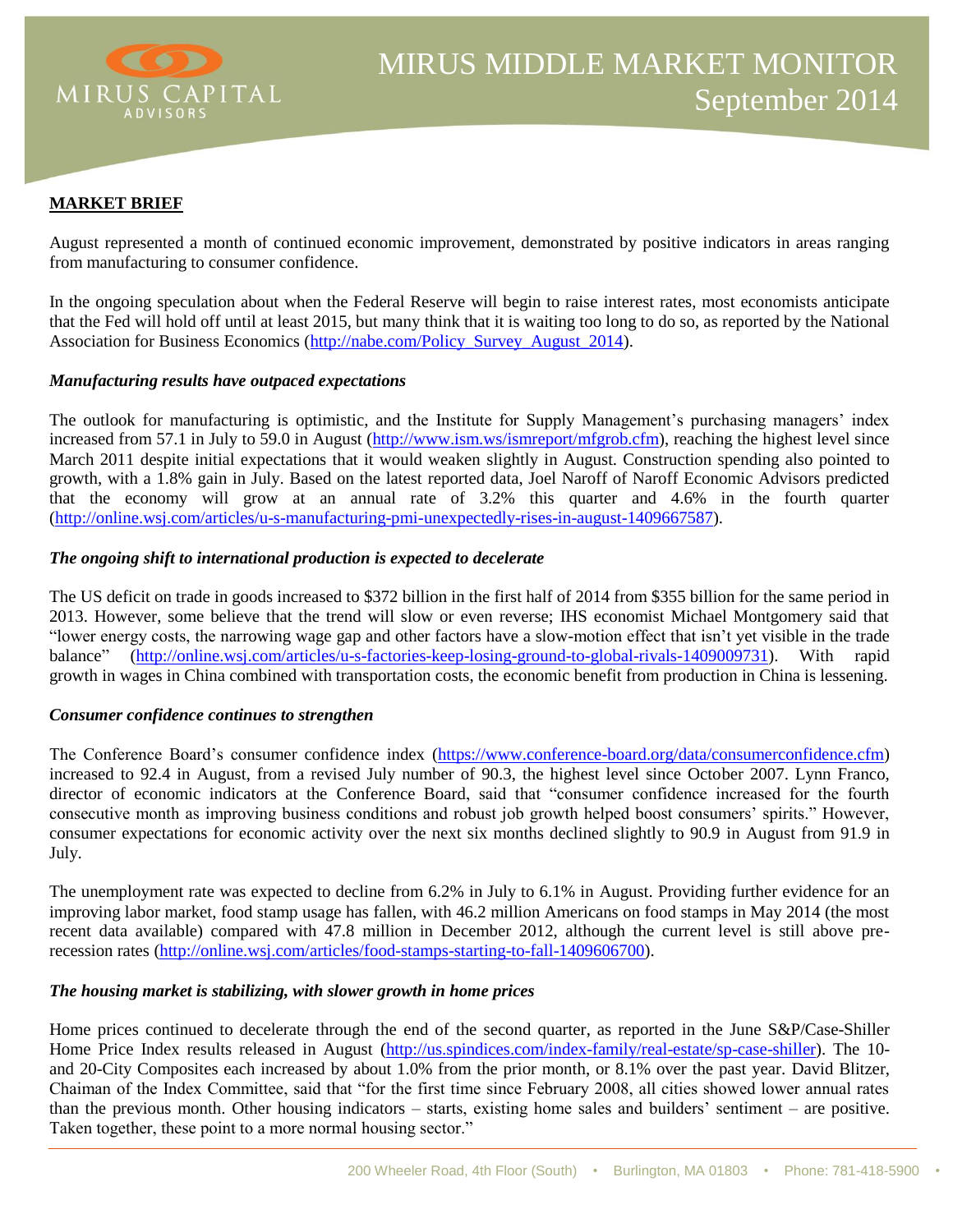

### *Global uncertainty is still an area of concern*

The European economy remains tenuous, with weaker than expected second quarter results and a manufacturing contraction in August driving reductions in forecasts for this year and next. Rob Dobson, an economist at Markit, said that "the braking effect of rising economic and geopolitical uncertainties on manufacturers is becoming more visible. This is also the case on the demand front, with growth of new orders and new export business both slowing in August" [\(http://online.wsj.com/articles/spanish-manufacturing-slows-for-second-straight-month-1409558443\)](http://online.wsj.com/articles/spanish-manufacturing-slows-for-second-straight-month-1409558443).

# **PUBLIC MARKET**

Despite declines earlier in the month, the stock market experienced strong growth in August, with gains of 3.7% for the S&P 500, 3.2% for the Dow Jones Industrial Average, and 4.8% for the NASDAQ Composite Index from July. The S&P 500 ended August at a new record level.

| As of September 1, 2014                         |                         |      |                       |         |                      |         |                      |
|-------------------------------------------------|-------------------------|------|-----------------------|---------|----------------------|---------|----------------------|
|                                                 |                         |      | <b>Revenue Growth</b> |         | <b>EBITDA Growth</b> |         |                      |
| Category                                        | EV / Revenue EV/ EBITDA |      | 1 Year                | 3 Year  | 1 Year               |         | 3 Year EBITDA Margin |
| <b>Healthcare and Life Sciences</b>             |                         |      |                       |         |                      |         |                      |
| <b>Healthcare Technology</b>                    | 3.6                     | 20.3 | 6.8%                  | 6.3%    | 1.3%                 | 7.2%    | 14.4%                |
| <b>Healthcare Equipment and Supplies</b>        | 3.0                     | 13.5 | $-3.0%$               | 0.7%    | $-10.8%$             | $-2.9%$ | 15.9%                |
| <b>Healthcare Providers and Services</b>        | 0.7                     | 10.6 | 9.8%                  | 8.2%    | 3.1%                 | 6.7%    | 5.2%                 |
| <b>Healthcare and Life Sciences Aggregate</b>   | 2.2                     | 12.8 | 7.2%                  | 5.3%    | 2.8%                 | 1.6%    | 11.8%                |
| <b>Technology</b>                               |                         |      |                       |         |                      |         |                      |
| <b>Internet Software and Services</b>           | 6.1                     | 20.8 | 18.4%                 | 17.8%   | 14.5%                | 13.0%   | 28.2%                |
| <b>IT Services</b>                              | 2.0                     | 11.3 | 3.7%                  | $-2.0%$ | 5.6%                 | 1.4%    | 9.7%                 |
| <b>Software</b>                                 | 3.6                     | 12.0 | 8.5%                  | 5.4%    | 3.6%                 | 3.3%    | 16.3%                |
| <b>Computers and Other Electronic Equipment</b> | 1.1                     | 9.0  | 3.2%                  | 1.0%    | 5.8%                 | 3.3%    | 9.9%                 |
| <b>Technology Aggregate</b>                     | 1.8                     | 10.4 | 5.9%                  | 1.8%    | 10.7%                | 3.8%    | 17.4%                |
| <b>Industrial and Distribution</b>              |                         |      |                       |         |                      |         |                      |
| <b>Aerospace and Defense</b>                    | 1.3                     | 10.2 | 5.9%                  | 3.9%    | 9.4%                 | 6.6%    | 9.7%                 |
| <b>Building Products</b>                        | $1.1$                   | 9.6  | 8.5%                  | 1.9%    | 15.4%                | 0.1%    | 14.1%                |
| <b>Construction and Engineering</b>             | 0.6                     | 9.0  | 6.6%                  | 4.9%    | 10.8%                | 1.1%    | 4.5%                 |
| <b>Machinery</b>                                | 1.3                     | 10.5 | 4.1%                  | 0.7%    | 4.5%                 | $-2.5%$ | 7.3%                 |
| <b>Distributors</b>                             | 0.7                     | 11.6 | 10.6%                 | 4.5%    | 13.9%                | 1.7%    | 3.4%                 |
| <b>Industrial and Distribution Aggregate</b>    | $1.2$                   | 10.4 | 6.2%                  | 2.8%    | 8.4%                 | 0.8%    | 7.4%                 |
| <b>Consumer Products</b>                        |                         |      |                       |         |                      |         |                      |
| <b>Food and Beverage</b>                        | 1.9                     | 12.0 | 4.2%                  | $2.9\%$ | 3.9%                 | 1.9%    | 15.7%                |
| <b>Household and Personal Products</b>          | 2.4                     | 12.9 | 3.6%                  | 1.7%    | 5.0%                 | 3.0%    | 18.7%                |
| <b>Household Durables</b>                       | 0.8                     | 8.6  | 9.2%                  | 0.9%    | 22.2%                | 4.9%    | 7.2%                 |
| <b>Textiles, Apparel, and Luxury Goods</b>      | 1.7                     | 10.8 | 6.6%                  | 5.3%    | 10.0%                | 6.0%    | 8.6%                 |
| <b>Consumer Products Aggregate</b>              | $1.2$                   | 10.1 | 1.7%                  | 4.7%    | 4.0%                 | 5.0%    | 12.3%                |
| <b>Business Services</b>                        |                         |      |                       |         |                      |         |                      |
| <b>Human Resource and Employment Services</b>   | 0.7                     | 11.9 | 7.1%                  | 2.3%    | 20.0%                | 6.8%    | 15.2%                |
| <b>Research and Consulting Services</b>         | 2.2                     | 13.3 | 7.6%                  | 6.0%    | 6.3%                 | 6.3%    | 8.3%                 |
| <b>Business Services Aggregate</b>              | 1.2                     | 10.5 | 4.8%                  | 1.5%    | 6.3%                 | $1.6\%$ | 12.7%                |
| <b>Travel and Hospitality</b>                   |                         |      |                       |         |                      |         |                      |
| Hotels, Resorts, and Cruise Lines               | 2.0                     | 12.9 | 6.8%                  | 3.8%    | 5.7%                 | 5.1%    | 24.0%                |
| <b>Restaurants</b>                              | 1.8                     | 12.1 | 2.6%                  | 2.5%    | 2.4%                 | 3.2%    | 7.6%                 |
| <b>Leisure Facilities</b>                       |                         |      |                       |         |                      |         |                      |
|                                                 | 2.5                     | 9.8  | 7.0%                  | 3.6%    | 5.1%                 | 5.5%    | 29.1%                |

# **Public Trading Multiples**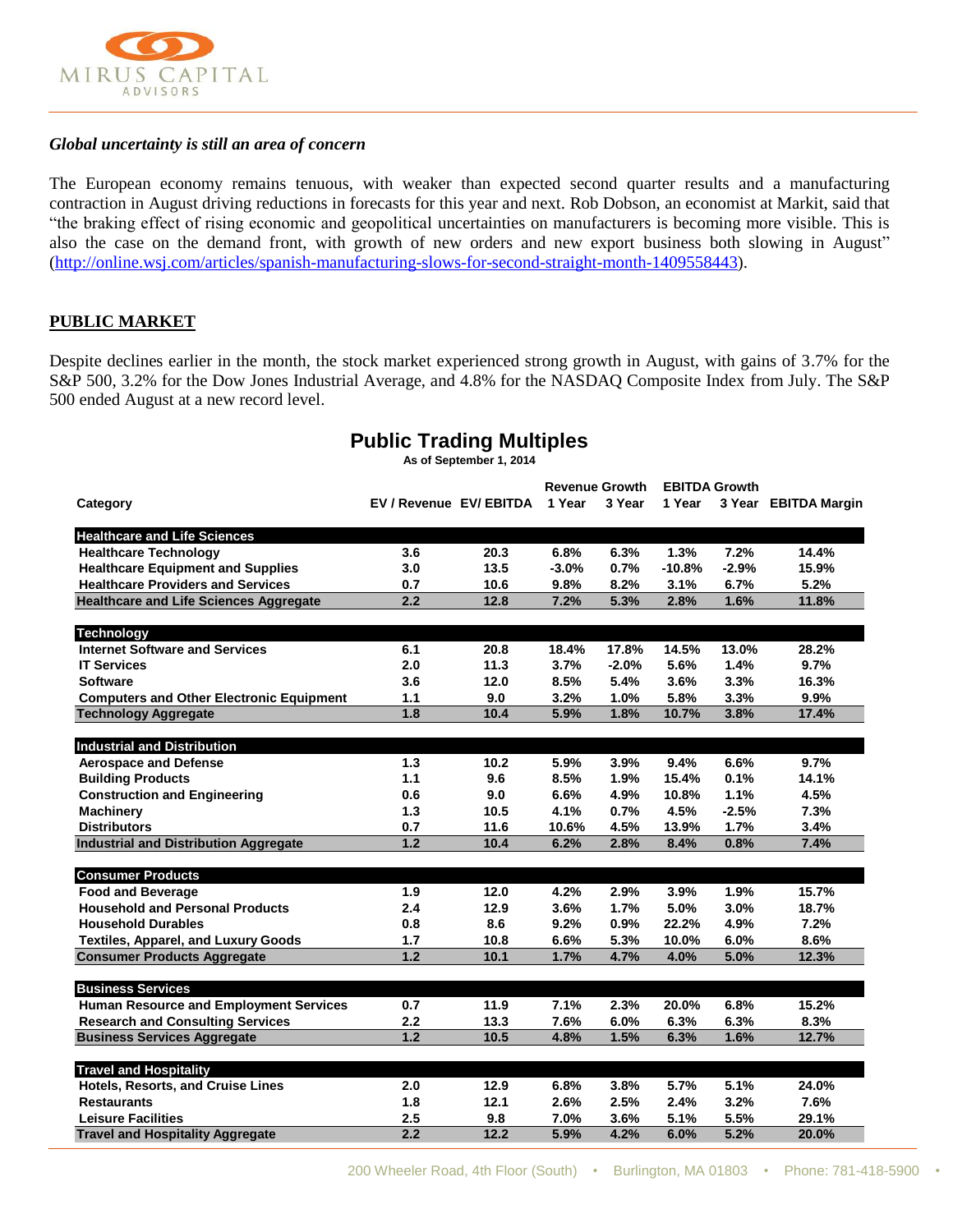

# **M&A MARKET**

KPMG's August 2014 M&A Predictor report [\(http://www.kpmg.com/global/en/issuesandinsights/articlespublications/ma](http://www.kpmg.com/global/en/issuesandinsights/articlespublications/ma-predictor/pages/ma-predictor-aug-2014.aspx)[predictor/pages/ma-predictor-aug-2014.aspx\)](http://www.kpmg.com/global/en/issuesandinsights/articlespublications/ma-predictor/pages/ma-predictor-aug-2014.aspx) stated that year-to-date deal completions were down somewhat from last year, but that deal announcements were up. Tom Franks, Global Head of Corporate Finance at KPMG, said that "overall the picture is a positive one. Appetite remains strong, capacity is going up and we are starting to see an increasing number of deals being announced. There is a danger, though, that domestic protectionism, certainly in markets like the UK, France and Canada, could damage the recovery. Furthermore, whilst increasing political instability…has not yet appeared to impact sentiment it remains a very real threat."

*Financier Worldwide* reported that in the US middle market, "there is considerable demand for acquisitions from both financial and strategic buyers, but the most significant overhang in the mid-market today is a lack of quality sellers. This has created a significant imbalance in the market, leading to highly competitive auction processes for deals which, when coupled with the availability of inexpensive debt capital, is resulting in substantial valuations being placed on these assets. This makes it an ideal time for sellers to consider raising capital or to pursue the sale of a business given the premiums placed on quality companies with strong cashflow and growth prospects" [\(http://www.financierworldwide.com/outlook](http://www.financierworldwide.com/outlook-for-global-mid-market-ma-onwards-and-upwards/#.VAh5zMVdUk0)[for-global-mid-market-ma-onwards-and-upwards/#.VAh5zMVdUk0\)](http://www.financierworldwide.com/outlook-for-global-mid-market-ma-onwards-and-upwards/#.VAh5zMVdUk0).

After a strong start to the third quarter in July, US middle market deal activity slowed somewhat in August.



# **U.S. Middle Market M&A Activity Select Industries**

The outlook for cross-border transactions targeting US companies remains positive. Dan Tiemann, lead for Transactions & Restructuring at KPMG in the US, said that "executives are reassured by the improving global economy and decreasing uncertainty. Large cash reserves and attractive investment opportunities have and will continue to result in more dealmaking for US companies."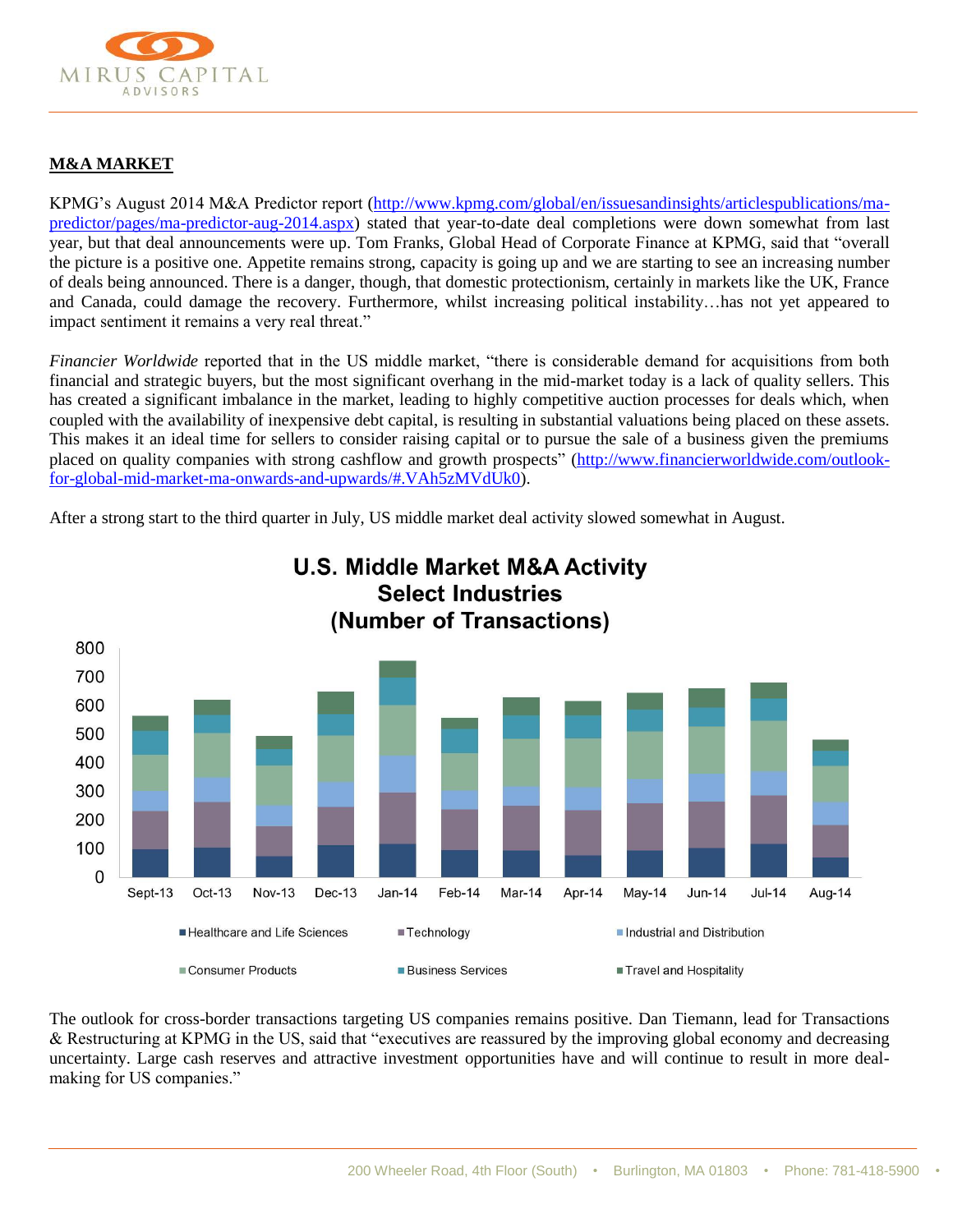



KPMG reported that the increase in leveraged buyout transaction volume in the second quarter was driven by "a robust M&A pipeline and attractive financing terms" [\(http://www.kpmg-institutes.com/institutes/global-enterprise](http://www.kpmg-institutes.com/institutes/global-enterprise-institute/articles/2014/07/q202014-credit-markets-update.html)[institute/articles/2014/07/q202014-credit-markets-update.html\)](http://www.kpmg-institutes.com/institutes/global-enterprise-institute/articles/2014/07/q202014-credit-markets-update.html). Middle market LBO activity remained relatively flat in August from the prior month.

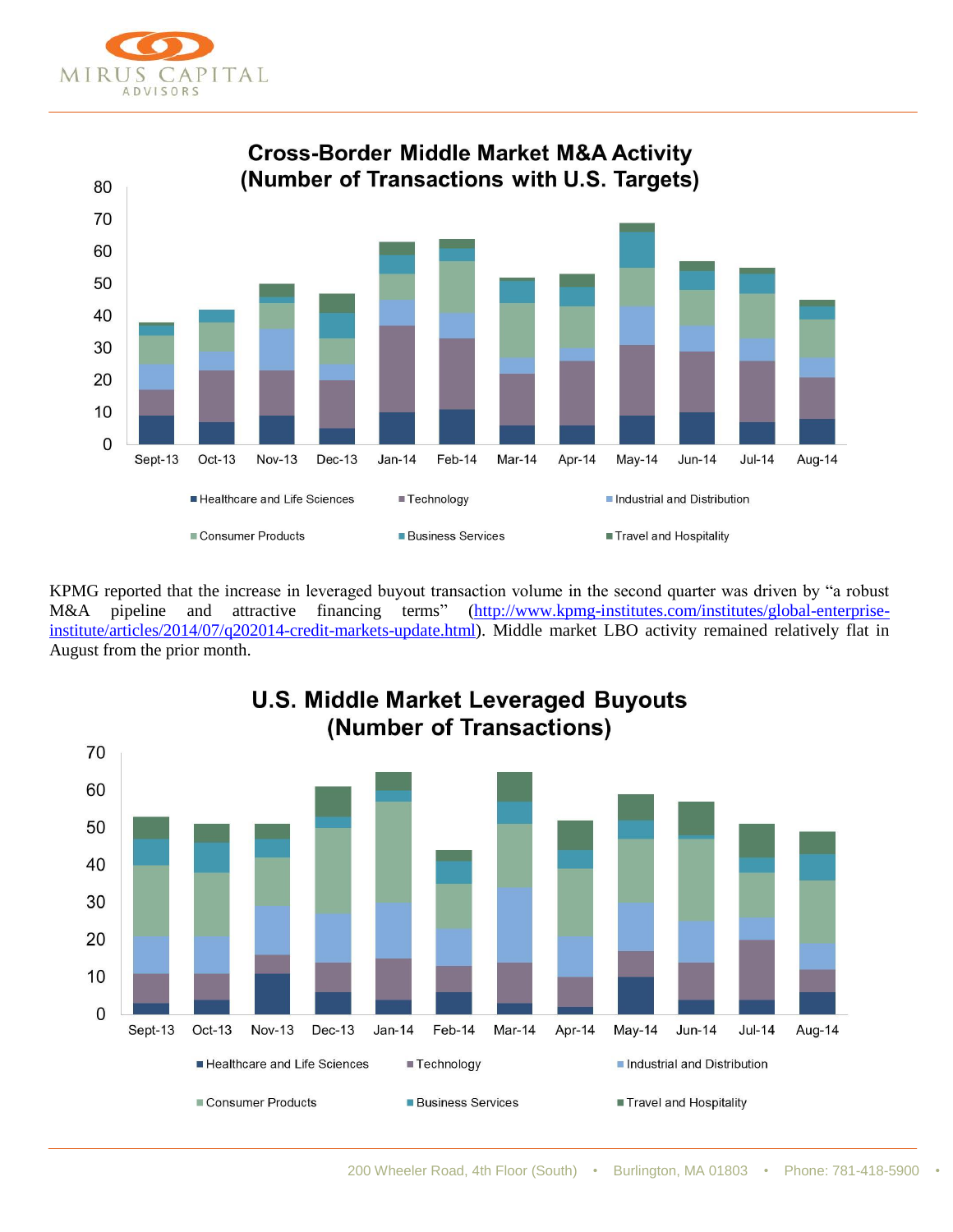

# **SELECT M&A TRANSACTIONS – FOCUS ON HEALTHCARE & LIFE SCIENCES**

### *B&V Testing, Inc. acquired by Stericycle, Inc. (Nasdaq:SRCL)*

Stericycle (Nasdaq:SRCL) acquired B&V Testing, Inc. of Waltham, Massachusetts in late 2013. Mirus Capital Advisors represented B&V Testing, Inc. in the transaction.

B&V Testing is the leading provider of cleanroom and controlled environment testing and certification services for the East Coast's life science, hospital, and healthcare leaders. Stericycle, a biohazard waste disposal company and the industry's environmental and safety leader, was founded on the belief in the need for safe, environmentally responsible management of regulated wastes.

Peter Harris, principal shareholder of B&V said, "I hired Mirus to represent me in the sale of my family's life sciences services company. Mirus delivered great value. Its team was highly professional and actively involved in all aspects of the negotiation, from diligence preparation and tactical advice to deal strategy, resulting in a successful sale to a \$2 billion public acquirer. The Mirus team is very good at what they do and I'd happily recommend them to other business owners."

### *LCA-Vision Inc. acquired by PhotoMedex, Inc. (NasdaqGS:PHMD)*

PhotoMedex, Inc. (NasdaqGS:PHMD) entered into a definitive agreement to acquire LCA-Vision Inc. (NasdaqGS:LCAV) from Coliseum Capital Management, LLC and others for approximately \$100 million on February 13, 2014. The transaction closed on May 12, 2014. The implied enterprise value was approximately \$77 million, or 0.8x revenue.

LCA-Vision Inc. provides fixed-site laser vision correction services through its LasikPlus vision centers. LCA-Vision was founded in 1985 and is headquartered in Cincinnati, Ohio. PhotoMedex, Inc., a skin health company, provides integrated disease management and aesthetic solutions to dermatologists, professional aestheticians, and consumers in North America, the Asia Pacific, Europe, and South America. PhotoMedex, Inc. was founded in 1980 and is headquartered in Horsham, Pennsylvania.

Dr. Dolev Rafaeli, CEO of PhotoMedex, said that the combination "holds potential for powerful financial leverage and profitable long-term growth" and went on to explain that currently LASIK procedures "are typically performed only one or two days a week in a costly infrastructure while the other days are devoted to patient screening, pre-operative and postoperative care. LasikPlus centers and staff, who deal one-on-one with patients, are ideally suited for expanding procedures beyond LASIK to include Xtrac laser treatments for various dermatologic disorders such as psoriasis and vitiligo, as well as utilizing the patient interaction for additional clinical brand dispensing."

### *Health Care Compliance Strategies, Inc. acquired by Healthstream Inc. (NasdaqGS:HSTM)*

Healthstream Inc. (NasdaqGS:HSTM) acquired Health Care Compliance Strategies, Inc. for \$16 million on March 3, 2014. The implied enterprise value was approximately 2.4x revenue.

Health Care Compliance Strategies, Inc. provides online training courses and learning management systems to hospitals and healthcare institutions. The company was founded in 1998 and is based in Jericho, New York. HealthStream, Inc. provides suite of software-as-a-service solutions for the healthcare industry in the United States. The company operates in two segments, HealthStream Workforce Development Solutions and HealthStream Research/Patient Experience Solutions. HealthStream, Inc. was founded in 1990 and is headquartered in Nashville, Tennessee.

Healthstream's chief executive officer, Robert A. Frist, Jr., commented on the transaction, saying that "providing OSHA & accreditation compliance solutions to healthcare organizations has been a core offering for HealthStream for over a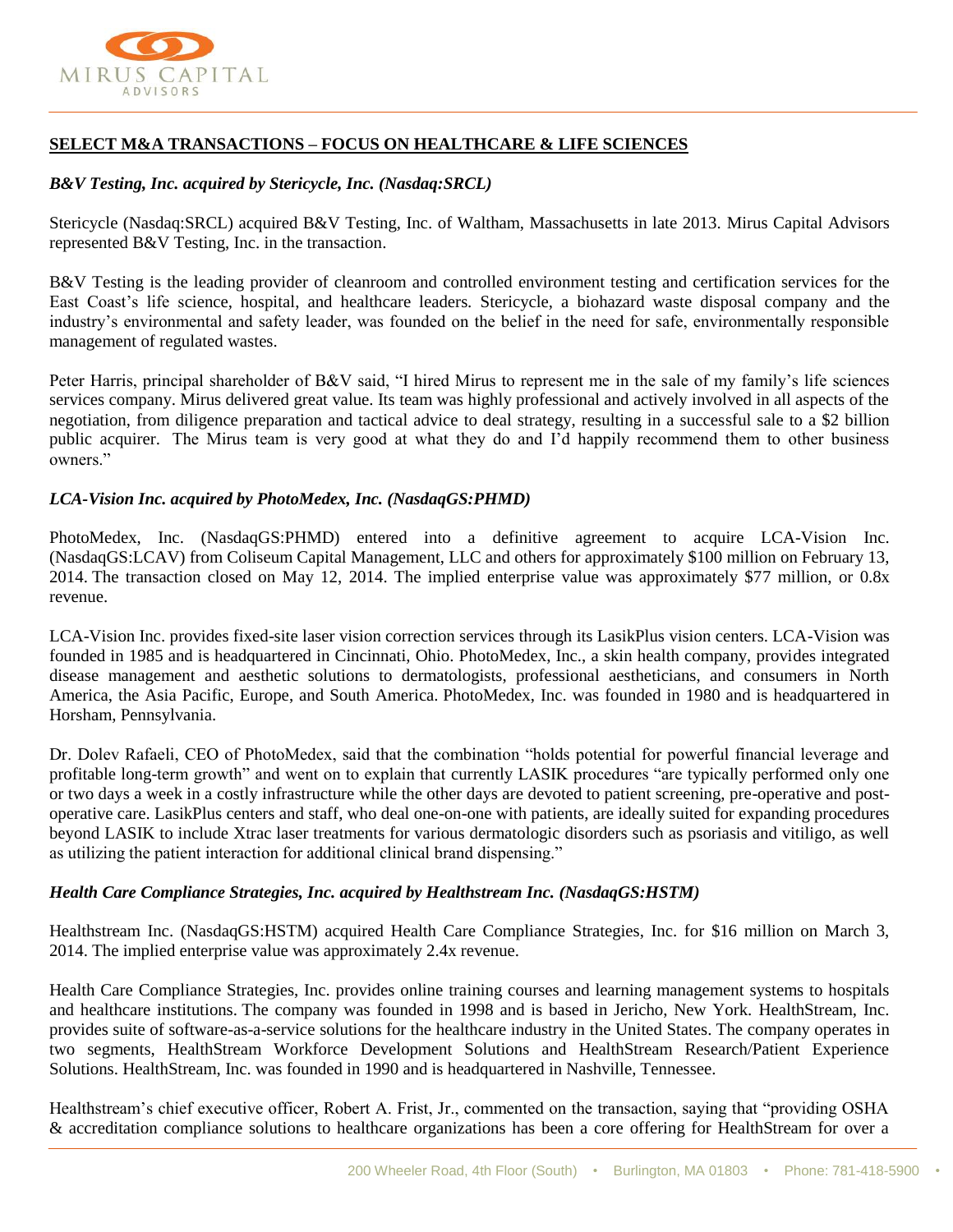

decade and we are excited to expand the scope of our solutions in this important area. HCCS' premium content and thought leadership add important dimensions to our compliance solution strategy."

### *Selah Genomics, Inc. acquired by EKF Diagnostics Holdings plc (AIM:EKF)*

EKF Diagnostics Holdings plc (AIM:EKF) acquired Selah Genomics, Inc. on April 17, 2014 for initial consideration of \$35.6 million in EKF shares, plus deferred compensation of up to \$35.0 million to be paid based on meeting revenue targets. The implied enterprise value at the maximum consideration is over 50.0x revenue, due to Selah's status as an early-stage company which only recently began to generate revenue.

Selah Genomics Inc. engages in developing and commercializing nanotechnology-enabled products for the biomedical industry. It offers Selah Dots, which are bio-sensing and bio-imaging contrast agents that replace fluorescent dyes, microbeads and heavy metal based quantum dots. The company was founded in 2006 and is based in Pendleton, South Carolina. EKF Diagnostics Holdings plc is engaged in the design, development, manufacture, and sale of diagnostic instruments, reagents, and other ancillary products in the United Kingdom, the United States, Germany, Poland, Russia, Ireland, and Asia. EKF Diagnostics Holdings plc was founded in 1990 and is headquartered in Cardiff, the United Kingdom.

Julian Baines, CEO of EKF said that the acquisition provides EKF with a "huge opportunity to establish ourselves as a leading global player in point-of-care haemoglobin testing and to consolidate our position in molecular diagnostics and personalized medicine, an area that we consider to be one of the most exciting areas in diagnostics."

### *Integrated Medical Systems International, Inc. acquired by Steris Corp. (NYSE:STE)*

Steris Corp. (NYSE:STE) signed a definitive agreement to acquire Integrated Medical Systems International, Inc. for approximately \$170 million on March 31, 2014. The transaction closed on May 9, 2014.

Integrated Medical Systems International, Inc. provides surgical instrument repair services. Integrated Medical Systems International, Inc. was founded in 1990 and is based in Birmingham, Alabama with research and repair facilities in Alabama, Arizona, Florida, and Maryland. Steris Corporation develops, manufactures, and markets infection prevention, contamination control, microbial reduction, and procedural support products and services for healthcare, pharmaceutical, scientific, research, industrial, and governmental customers worldwide. Steris Corporation was founded in 1985 and is headquartered in Mentor, Ohio.

Walt Rosebrough, President and CEO of Steris, stated that "a key element of our growth strategy has been to expand our specialty services business through a combination of organic growth and acquisition. We are excited about this opportunity to build upon what we do best – help our hospital customers improve processes, increase quality and save money."

### **FURTHER INFORMATION**

Founded in 1987, Mirus Capital Advisors is a middle-market investment bank that specializes in merger advisory, capitalraising services, fairness opinions and valuations to entrepreneurs, corporations and professional investors. By combining a proven process, industry and transactional expertise, and personalized service, Mirus has completed hundreds of transactions for both public and private companies.

Our affiliate Mirus Securities, Inc. is a registered broker-dealer and FINRA/SIPC member.